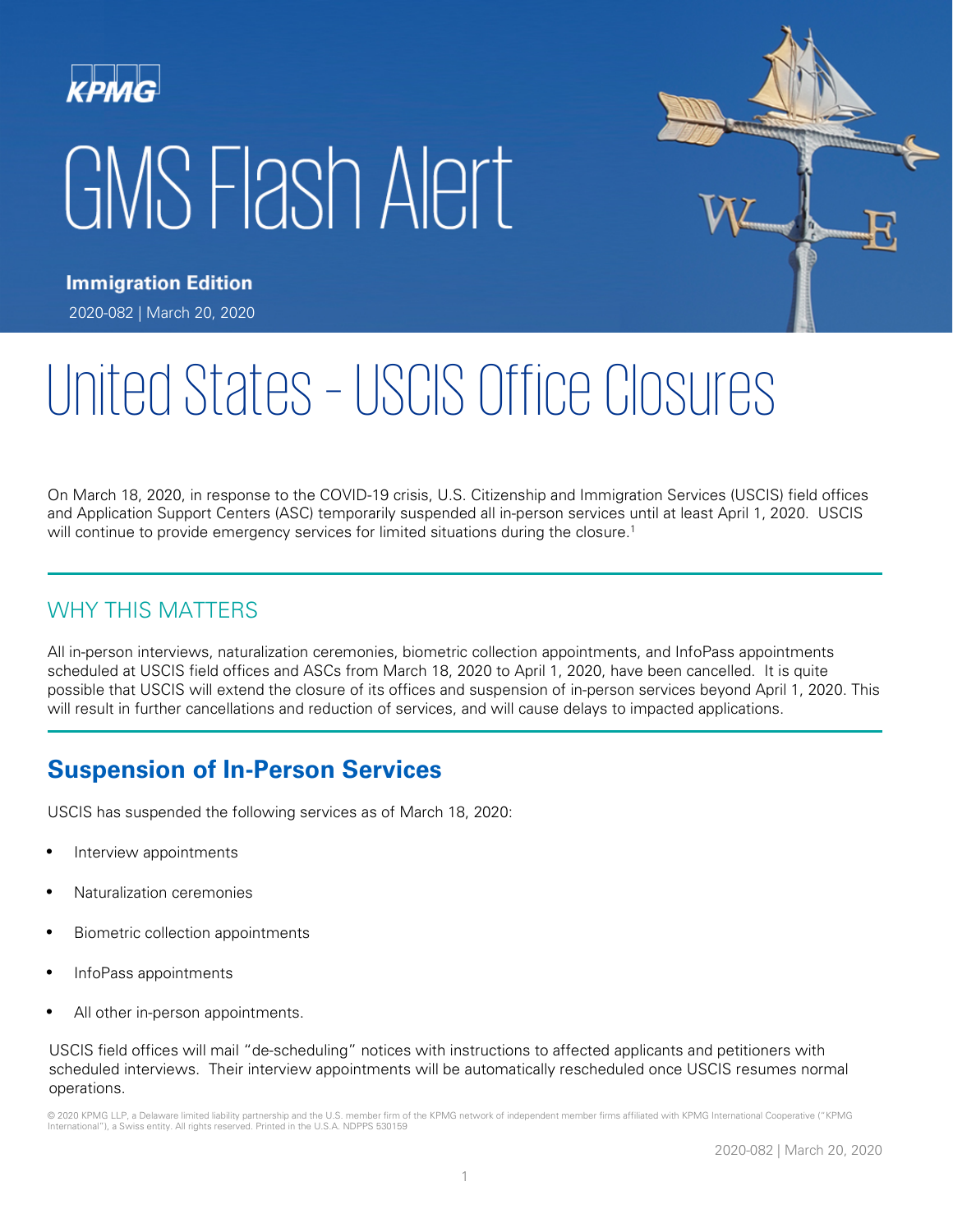USCIS will also mail de-scheduling notices with instructions to applicants who were scheduled for naturalization ceremonies during the closure period. These applicants will be automatically rescheduled once normal operations resume.

USCIS will automatically reschedule ASC appointments. Applicants with cancelled biometric collection appointments will receive new appointment notices in the mail.

Individuals who have InfoPass or any other in-person appointment not mentioned above at a USCIS field office must reschedule these appointments through the USCIS Contact Center once field offices re-open. These appointments will not be automatically re-scheduled.

### KPMG NOTE

KPMG Law LLP in Canada is tracking these matters closely. We will endeavor to keep readers of GMS Flash Alert posted on any important developments as and when they occur.

## FOOTNOTE:

1 See the [USCIS Office Closings webpage.](https://www.uscis.gov/about-us/uscis-office-closings)

\* \* \* \*

© 2020 KPMG LLP, a Delaware limited liability partnership and the U.S. member firm of the KPMG network of independent member firms affiliated with KPMG International Cooperative ("KPMG International"), a Swiss entity. All rights reserved. Printed in the U.S.A. NDPPS 530159